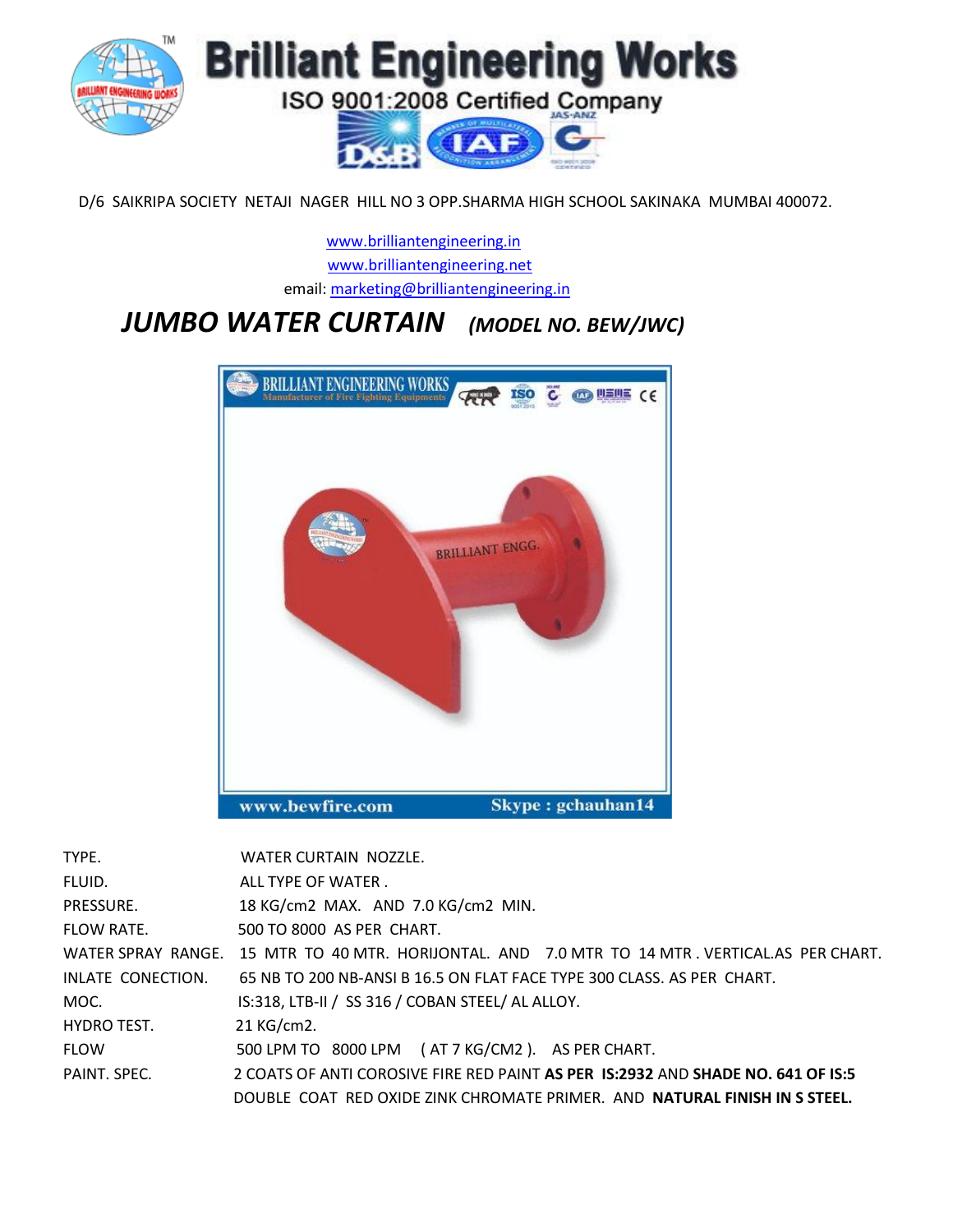

D/6 SAIKRIPA SOCIETY NETAJI NAGER HILL NO 3 OPP.SHARMA HIGH SCHOOL SAKINAKA MUMBAI 400072.

 [www.brilliantengineering.in](http://www.brilliantengineering.in/)  [www.brilliantengineering.net](http://www.brilliantengineering.net/) email: [marketing@brilliantengineering.in](mailto:marketing@brilliantengineering.in) [info@bewfire.com](mailto:info@bewfire.com)



| <b>TECHNICAL DIMENTIONS</b> |          |                 |         |  |  |  |
|-----------------------------|----------|-----------------|---------|--|--|--|
| SIZE NB                     | LENTTH A | WITDTH <b>B</b> | HIGHT C |  |  |  |
| 65 MM                       | 250 MM   | 400 MM          | 200 MM  |  |  |  |
| 80 MM                       | 255 MM   | 425 MM          | 205 MM  |  |  |  |
| 100 MM                      | 255 MM   | 450 MM          | 220 MM  |  |  |  |
| 150 MM                      | 260 MM   | 500 MM          | 230 MM  |  |  |  |
| 200 MM                      | 300 MM   | 525 MM          | 240 MM  |  |  |  |

DETAIL OF JUMBO WATER CURTAIN NOZZLE